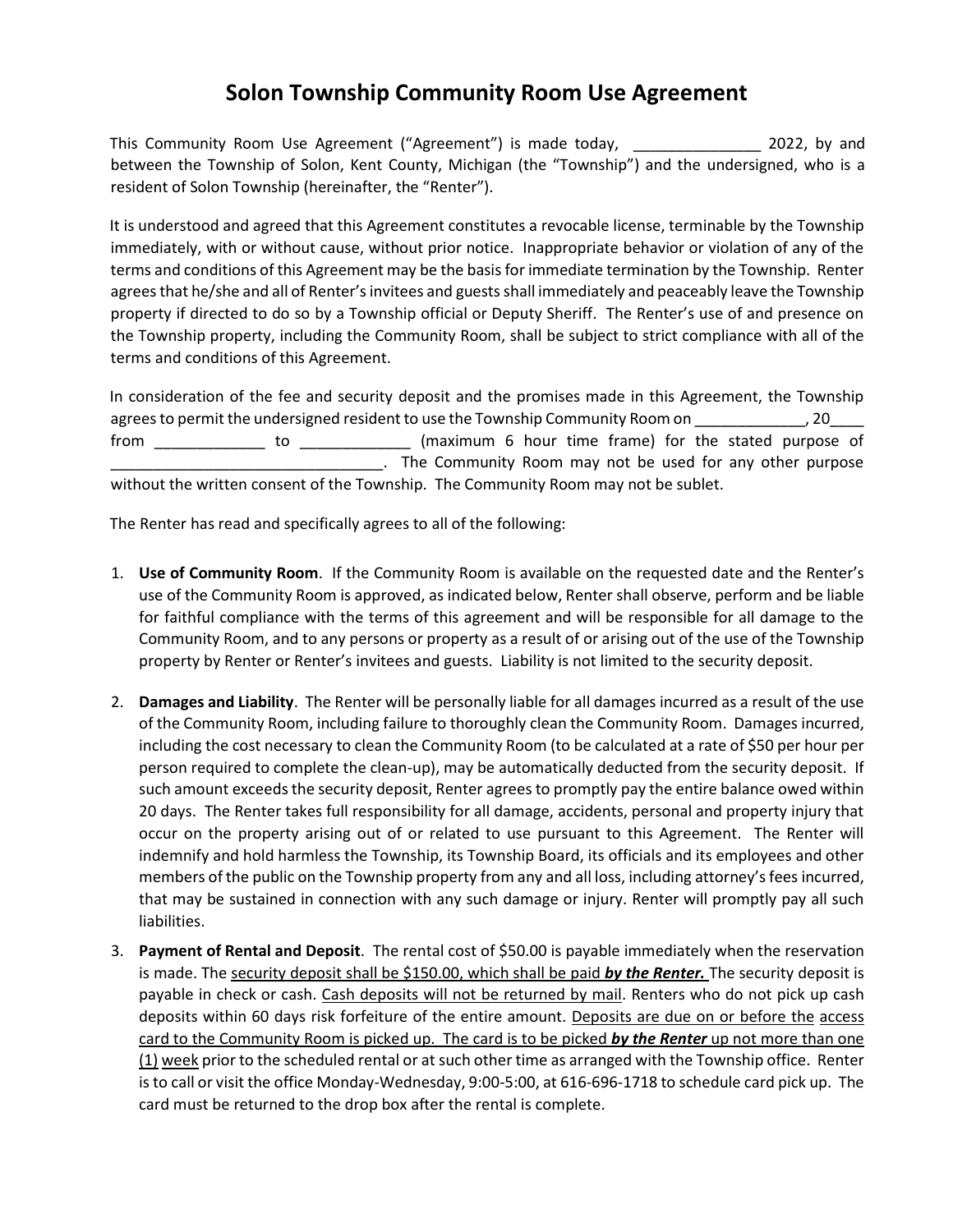The rental fee shall be non-refundable unless cancelled at least 30 days prior to the scheduled date. The security deposit must be paid by separate check when the Renter is given access to the Community Room.

The security deposit will be returned to the Renter if no excessive cleaning is required and there is no damage to the facilities. If damage exists or excessive cleaning is required, the deposit will be forfeited. If damage exceeds the amount of the deposit, the Renter will be held financially responsible. Excessive cleaning is cleaning that is beyond the scope or extent of usual cleaning tasks undertaken by the Township cleaning staff on a periodic basis.

- 4. **Inspection**. A Township official shall inspect the premises after the rental. If the Community Room and Township premises have been properly cleaned and vacated and no damages have been incurred, Renter's security deposit will be returned within fourteen (14) days. If there are damages or failure to adequately clean up, the costs of such damages or clean up shall be deducted from the security deposit. If the costs exceed the security deposit, an invoice will promptly be prepared and provided to the Renter.
- 5. **Rules**. The attached rules governing use of Township Community Room are incorporated into this Agreement. Renter hereby agrees that Renter and his or her invitees and guests shall comply with each of the attached rules.

 **I am a Solon Township Resident and accept and hereby** 

|                                                                                     | agree to the foregoing conditions. |                                                                                                                       |
|-------------------------------------------------------------------------------------|------------------------------------|-----------------------------------------------------------------------------------------------------------------------|
| Payment of \$50.00 by:<br>Cash                                                      | RENTER:                            |                                                                                                                       |
| Check $#$                                                                           |                                    |                                                                                                                       |
| Payment of \$150.00 by:<br>Cash<br>Check                                            | ADDRESS:                           | <u> 1980 - Johann Stoff, deutscher Stoff, der Stoff, der Stoff, der Stoff, der Stoff, der Stoff, der Stoff, der S</u> |
| (Checks must be drawn on Renter's account)                                          |                                    | <u> La Carlo Carlo Carlo Carlo Carlo Carlo Carlo Carlo Carlo Carlo Carlo Carlo Carlo Carlo Carlo Carlo Carlo Carl</u> |
|                                                                                     |                                    | Date you are Renting: ___________                                                                                     |
| The Use Agreement for the foregoing requested date is hereby accepted and approved. |                                    |                                                                                                                       |
| DATE: __________________                                                            | <b>SOLON TOWNSHIP</b>              |                                                                                                                       |
|                                                                                     |                                    |                                                                                                                       |
|                                                                                     |                                    |                                                                                                                       |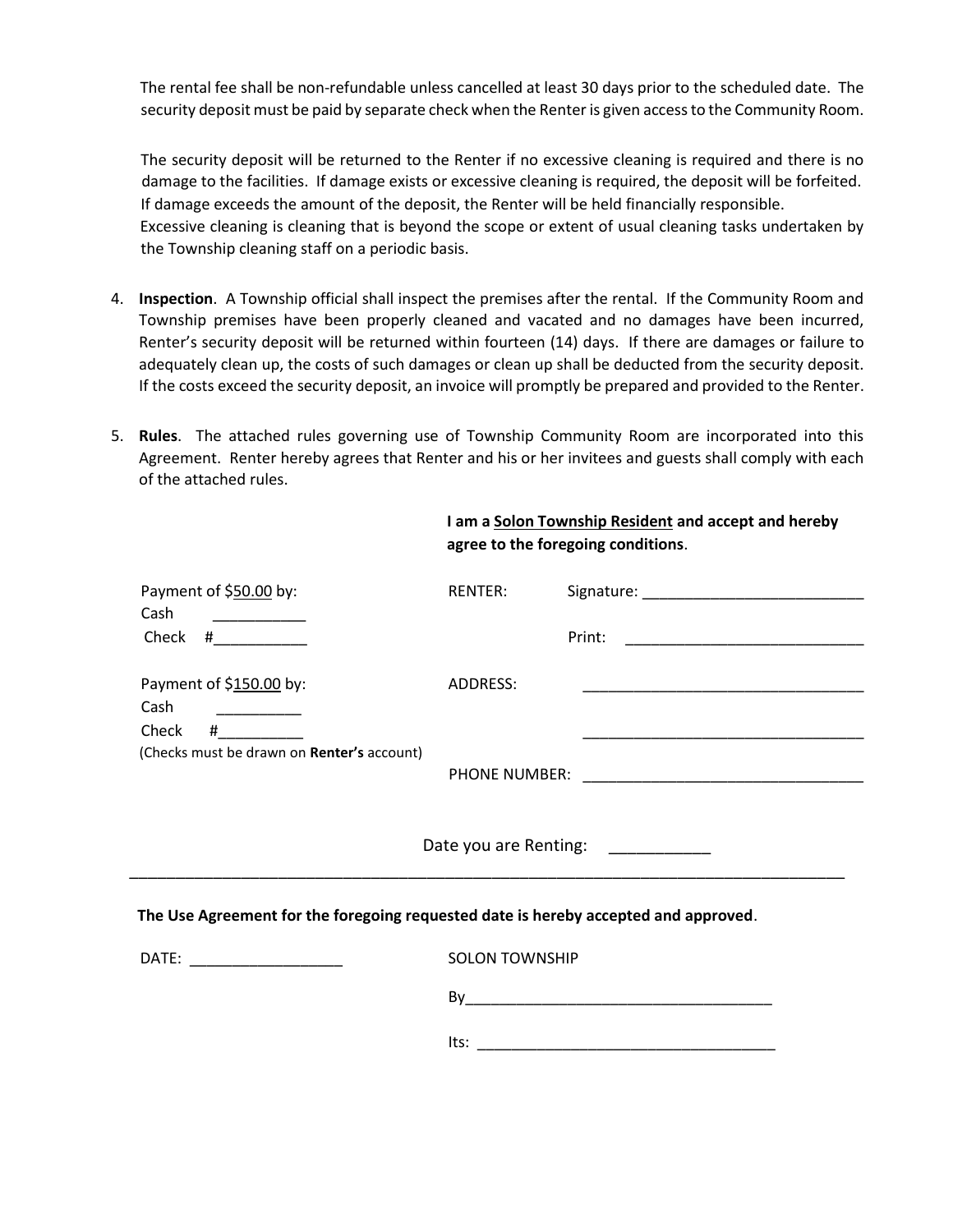## **Rules Governing Use of Township Community Room**

- Renter must be an adult resident of the Township. The Renter agrees to be present at the Community Room during the entire time the Community Room is being used.
- Rental is for allotted time only, which shall include set up and clean up. Set up and clean-up will not be on the day before or the day after. Exceptions may be authorized by the Township Supervisor or his/her representative.
- Room capacity is 250, seating capacity is limited to 125. The Township furnishes tables and chairs. The wooden meeting table cannot be moved and may be used for food service ONLY if covered with plastic. DO NOT ALLOW YOUR PATRONS TO STAND OR SIT ON TABLES – THEY WILL COLLAPSE AND/OR BREAK!!
- Renter must supply all paper products, dishes, serving and eating utensils. A warming oven, refrigerator, and microwave oven are available for use.
- All chairs and round tables must be returned to storage location. Rectangular tables should be left out.
- Community Room, including kitchen, restrooms (*including toilets*,) and entry areas must be cleaned and left in the same or better condition in which it was found. Stove, oven, microwave and refrigerator are to be wiped cleaned; all floors swept and damp mopped (with water and vinegar only) to remove all spills and tracks; floor mats vacuumed. Prints, smudges and dirt are to be cleaned from all glass surfaces (i.e., doors, windows, and mirrors.) The Renter agrees to provide cleaning materials needed.
- All trash must be deposited in the dumpster north of the building. **INCLUDING ALL BATHROOM TRASH**! Do not put Helium tanks in the dumpster – renters must take tanks with them.
- If minors are present during the rental period, the Renter shall provide a proper number of chaperones to be present and oversee the minors' use of the premises while they are on Township property.
- The Township's business offices and designated "non-public" areas are absolutely off limits, and the Renter shall ensure that no one enters into these areas.
- The Renter must conduct his or her function and use of the Community Room and associated Township property in accordance with all applicable federal, state and local laws and regulations, and the Renter is responsible for the conduct of all persons who enter the Township property during the rental period.
- The Renter acknowledges that he/she is aware that the Community Room and surrounding area (with the exception of the restrooms) are monitored by closed circuit recording devices.
- Smoking and the consumption of alcoholic beverages on the Township property, including the Community Room, is strictly prohibited.